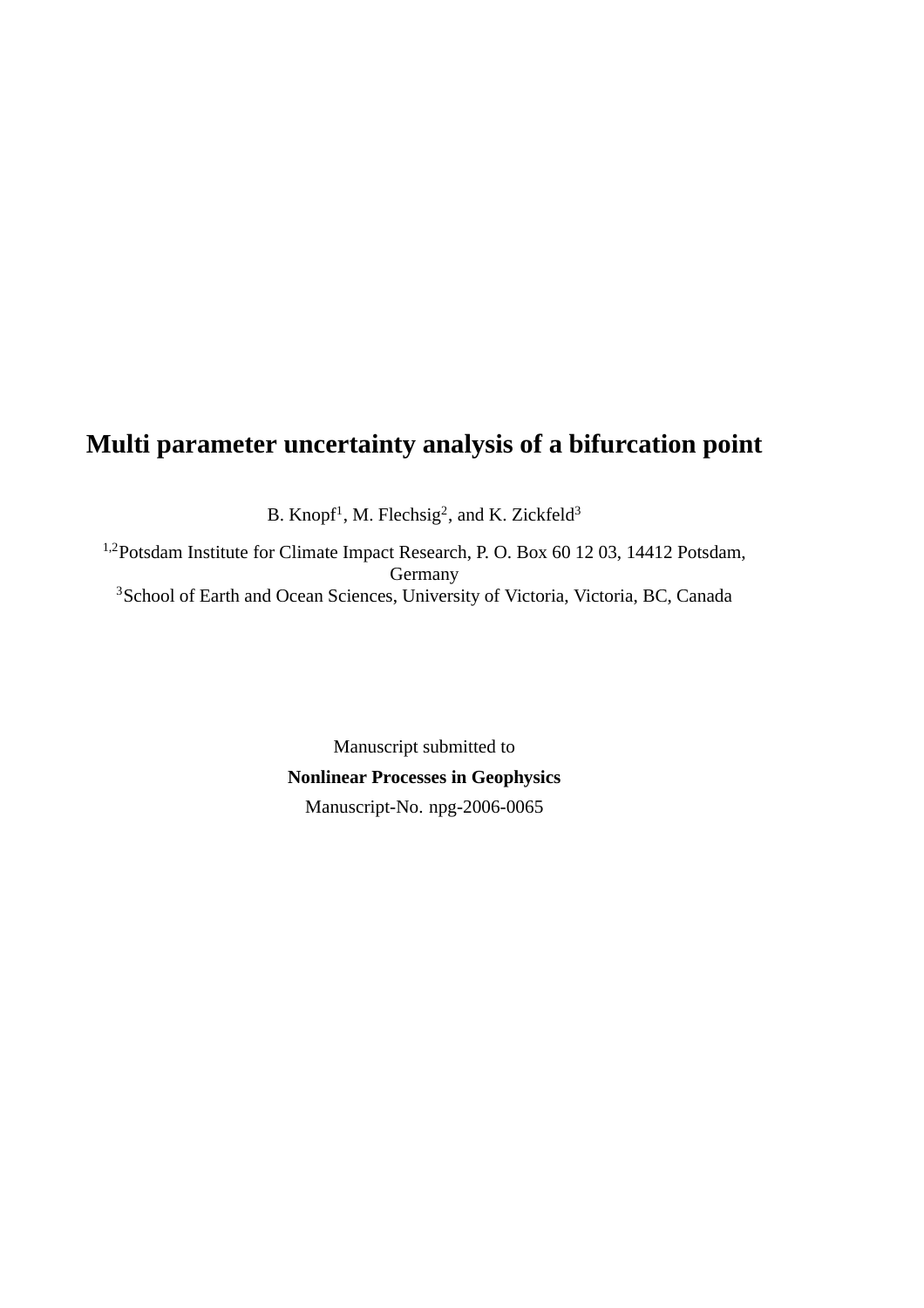# SRef-ID: 1607-7946/npg/2006-0000-0001

# **Multi parameter uncertainty analysis of a bifurcation point**

## **B. Knopf**<sup>1</sup> **, M. Flechsig**<sup>2</sup> **, and K. Zickfeld**<sup>3</sup>

<sup>1,2</sup>Potsdam Institute for Climate Impact Research, P. O. Box 60 12 03, 14412 Potsdam, Germany <sup>3</sup>School of Earth and Ocean Sciences, University of Victoria, Victoria, BC, Canada

Abstract. Parameter uncertainty analysis of climate models has become a standard approach for model validation and testing their sensitivity. Here we present a novel approach that allows one to estimate the robustness of a bifurcation point in a multi-parameter space. In this study we investigate a box model of the Indian summer monsoon that exhibits a saddle-node bifurcation against those parameters that govern the heat balance of the system. The bifurcation brings about a change from a wet summer monsoon regime to a regime that is characterised by low precipitation. To analyse the robustness of the bifurcation point itself and its location in phase space, we perform a multi-parameter uncertainty analyses by applying qualitative, Monte Carlo and deterministic methods that are provided by a multi-run simulation environment.

Our results show that the occurrence of the bifurcation point is robust over a wide range of parameter values. The position of the bifurcation in phase space, however, is found to be sensitive on these specific parameter choices.

#### **1 Introduction**

The Indian summer monsoon (ISM) is a yearly recurring phenomenon that brings vital rain to India. The ISM develops in summer due to thermal gradients between the warm Indian continent and the cooler temperatures over the Indian Ocean. The warmer air masses over land result in areas of low pressure whereas over the ocean the colder air masses yield higher pressures. This pressure gradient entails the supply of moisture over the Indian continent that ascends, condensates, and is released as precipitation.

The influence of anthropogenic activities on the ISM has been investigated in a number of studies. Most of them indicate that emissions of greenhouse gases, that alter the heat budget of the system and therefore the land-sea temperature contrast, could increase the ISM intensity and/or vari-

*Correspondence to:* B. Knopf (brigitte.knopf@pik-potsdam.de) ability (Meehl and Washington, 1993; Zwiers and Kharin, 1998; May, 2002, e.g.). On the other hand, there is evidence of aerosol-induced reduction of precipitation as well (Patra et al., 2005, e.g.) or of no clear indication for an influence of global warming at all (Kripalani et al., 2003). In a study of a model of the ISM it was shown that the monsoon can undergo a transition from a wet to a dry regime due to anthropogenic activity (Zickfeld et al., 2005), which would have dramatic effects for the population of India. The most important finding in this model is a saddle-node bifurcation against the planetary albedo, that is the albedo at the top of the atmosphere, and other parameters that influence the heat budget of the system. As the planetary albedo may be modified by human activities, such as emissions of scattering aerosols and land-cover conversion, there is concern that this regime shift could be triggered under global change. Palaeoclimte data indicate that such a regime transition may have occurred during the last glacial period (Burns et al., 2003) and the Holocene (Gupta et al., 2003). To test the robustness of the bifurcation it is indispensable to accomplish a multi parameter uncertainty analysis to investigate the dependence of the model results from the choice of the parameters. Moreover it is desirable to explore the influence of anthropogenic perturbations on the position of the bifurcation point.

In the recent years multi parameter uncertainty analysis has increasingly become a standard approach in climate modelling to quantify model uncertainty. By a multi parameter uncertainty analysis we mean an analysis where several parameters are varied *simultaneously* to cover the whole range of possible parameter combinations. As this is a very time consuming and computationally expensive procedure in large models, only a few parameters are normally varied. A detailed parameter study with 11 parameters has been performed by Schneider von Deimling et al. (2006) with the CLIMBER-2 model of intermediate complexity to reduce the uncertainty range for climate sensitivity, defined as the change in equilibrium global mean temperature following a doubling of atmospheric  $CO<sub>2</sub>$  content. Similar studies were carried out by Knutti et al. (2002) and Forest et al. (2002).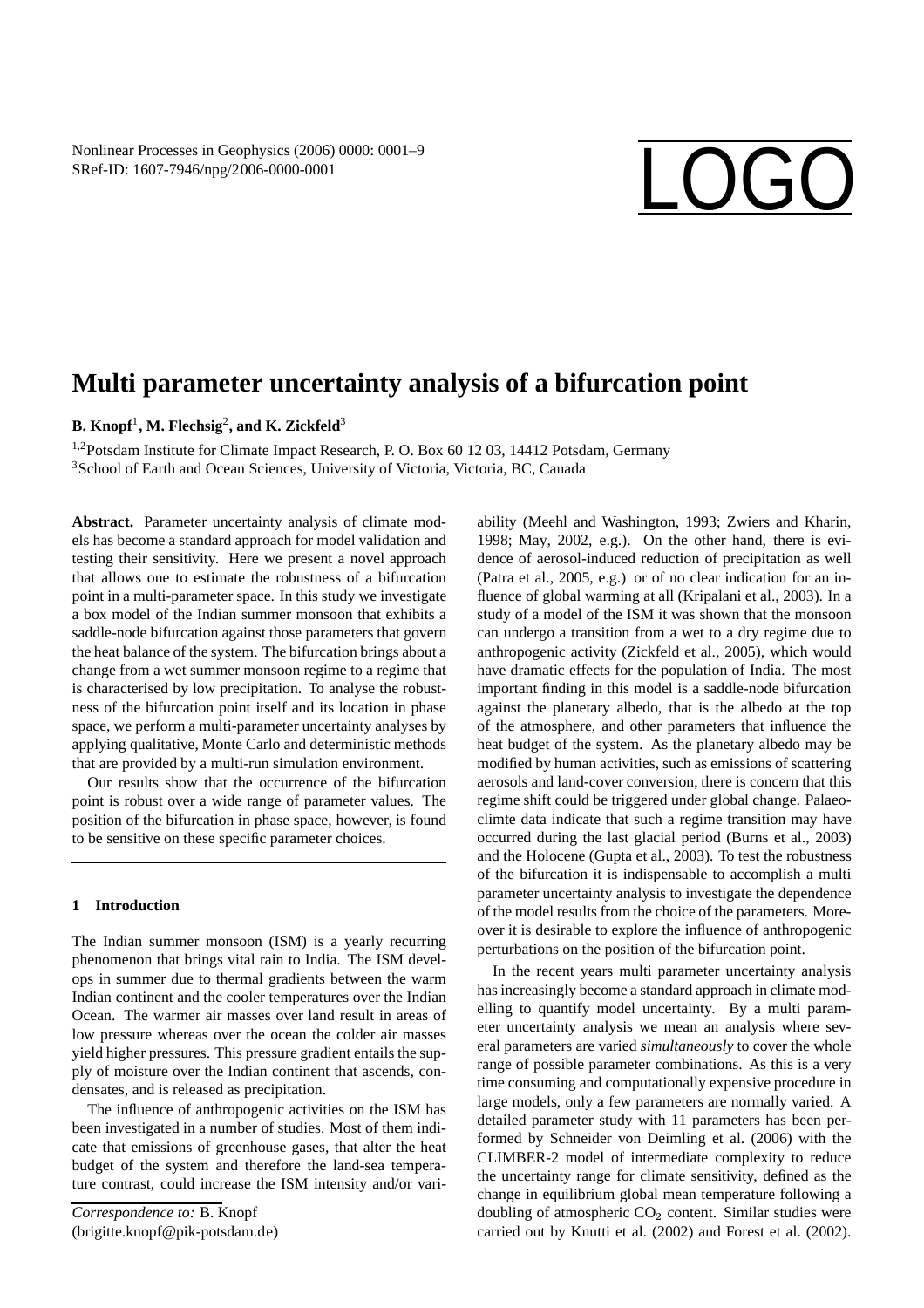Stainforth et al. (2005) studied the sensitivity of a general circulation model (GCM) by varying six parameters. In our case the challenge is to expand such an analysis by providing not only the multi parameter setting but additionally performing a bifurcation analysis. On the other hand, we have the advantage that our model is a conceptual one that requires only limited computational resources. The innovative point is that we investigate the bifurcation point in the whole parameter space and not just in dependence on two parameters, as it is mainly done in other bifurcation uncertainty studies, e.g. by Kumar Mittal et al. (2005) for a paradigmatic monsoon model or Longworth et al. (2005) for a box model of the thermohaline circulation. Another approach that deals with model uncertainty in relation to bifurcations was presented by Gross and Feudel (2006) and classifies the systems in an abstract way according to their structure. This method, however, is mainly applicable to structural uncertainty whereas here the focus is directly on the parameter uncertainty. The widely used bifurcation analysis program AUTO (Doedel, 1981), that is based on a numerical continuation method, provides the possibility to follow a bifurcation point in two parameter directions. CONTENT (Kuznetsov et al., 1997), another bifurcation analysis software, is indeed able to handle a continuation in three parameter directions, what is still not enough for our model with nearly 60 parameters. To realise the multi-parameter analysis we apply a new method based on the combination of the multi-run simulation environment SimEnv (Flechsig et al., 2005; SimEnv, 2006) with AUTO that will be described in the following. As this method is model-independent and therefore demonstrates a general approach, it can be applied to other models of similar complexity, where the robustness of a certain bifurcation point is of interest.

The paper is organised as follows: in section 2 we introduce the model and the method for the multi parameter bifurcation analysis. We will carry out the systematic approach starting with a *global sensitivity analysis* (cf. section 3.1) to deduce the most influential parameters. We proceed with *Monte Carlo analyses* that allow to study the error propagation of the parameter uncertainties in the model (cf. section 3.2) that is followed by a *deterministic parameter screening* (cf. section 3.3) to investigate how the model performs under changes of these parameters. We will focus on the anthropogenically influenced parameters to investigate whether the abrupt regime transition could be relevant under global change and conclude our analysis in section 4.

#### **2 Model and method**

The model investigated here is a box model of the Indian summer monsoon (Zickfeld et al., 2005; Zickfeld, 2004). The model consists of a three-layer tropical atmosphere over a two-layer soil module. It includes the representations of the hydrological cycle as well as surface hydrology. The prognostic variables in the model are the temperature  $T_a$  and the specific humidity  $q_a$  over India, and the soil moisture of the



**Fig. 1.** Schematic view of the box model of the Indian monsoon. T denotes temperature, q specific humidity.  $w_1$  and  $w_2$  are the soil moistures in the upper and lower soil layer. The variables inside the box  $(T(z), q(z), w_1, w_2)$  are calculated prognostically, whereas the climatic conditions at the box boundaries  $(T_i, q_i, \text{ with})$  $i \in \{oc, Tib\}$  are externally prescribed.

 $w_2$  $\overline{w_1}$ 

**S 20°N N**

D

E

Indian Ocean

R

two soil layers  $w_1, w_2$  (cf. Fig. 1). Variables such as precipitation, evaporation and the monsoon circulation are diagnosed from the above-mentioned four.

The temporal evolution of the surface temperature  $T_a$  and the specific humidity  $q_a$  are computed from the vertically integrated combined surface-plus-atmospheric heat and the atmospheric water vapour balance equations:

$$
\int_0^{H_a} c_p \rho \frac{\partial \theta}{\partial t} dz + h_s c_s \frac{\partial T_a}{\partial t} = F_\downarrow (1 - A_{sys}) - F_\uparrow +
$$
  

$$
A_T + \mathcal{L}(C - E) \tag{1}
$$

$$
A_T + \mathcal{L}(C - E), \qquad (1)
$$

$$
\int_0^{H_a} \rho \frac{\partial q}{\partial t} dz = E - C + A_v, \qquad (2)
$$

where  $\theta = T(z) + \Gamma_a z$  denotes the potential temperature where  $\theta = T(z) + \Gamma_a z$  denotes the potential temperature<br>and  $\Gamma_a$  the adiabatic lapse rate in the atmosphere. The vertical profile of the temperature  $T(z)$  is parameterised in terms<br>of the near surface value  $T_a$  with a linear profile in z in the of the near surface value  $T_a$  with a linear profile in z in the <sup>=</sup> troposphere  $(T(z) = T_a - \Gamma z)$ troposphere  $(T(z) = T_a - \Gamma z)$  and a constant profile in the stratosphere  $(T(z) = T_a - \Gamma H_t)$  with the lapse rate  $\Gamma$  and stratosphere  $(T(z) = T_a - \Gamma H_t)$  with the lapse rate  $\Gamma$  and<br>the height of the troposphere  $H_t$ .  $q(z)$  is the vertical profile<br>of specific humidity and  $\mathcal L$  refers to the latent heat of evapof specific humidity and  $\mathcal L$  refers to the latent heat of evapdenote the following fluxes and sources/sinks: oration. The terms on the right hand side of the equations

- $F_{\downarrow}$ : Incident solar radiation at the top of the atmosphere,
- $F_{\uparrow}$ : Outgoing radiation at the top of the atmosphere,
- $A_{sys}$ : Planetary albedo,<br>  $F: \text{Even}$
- **–** *E*: Evapotranspiration,
- ^ **–** : Condensation rate,
- $A_T$ : Horizontal advection of heat,
- $A_v$ : Horizontal advection of moisture.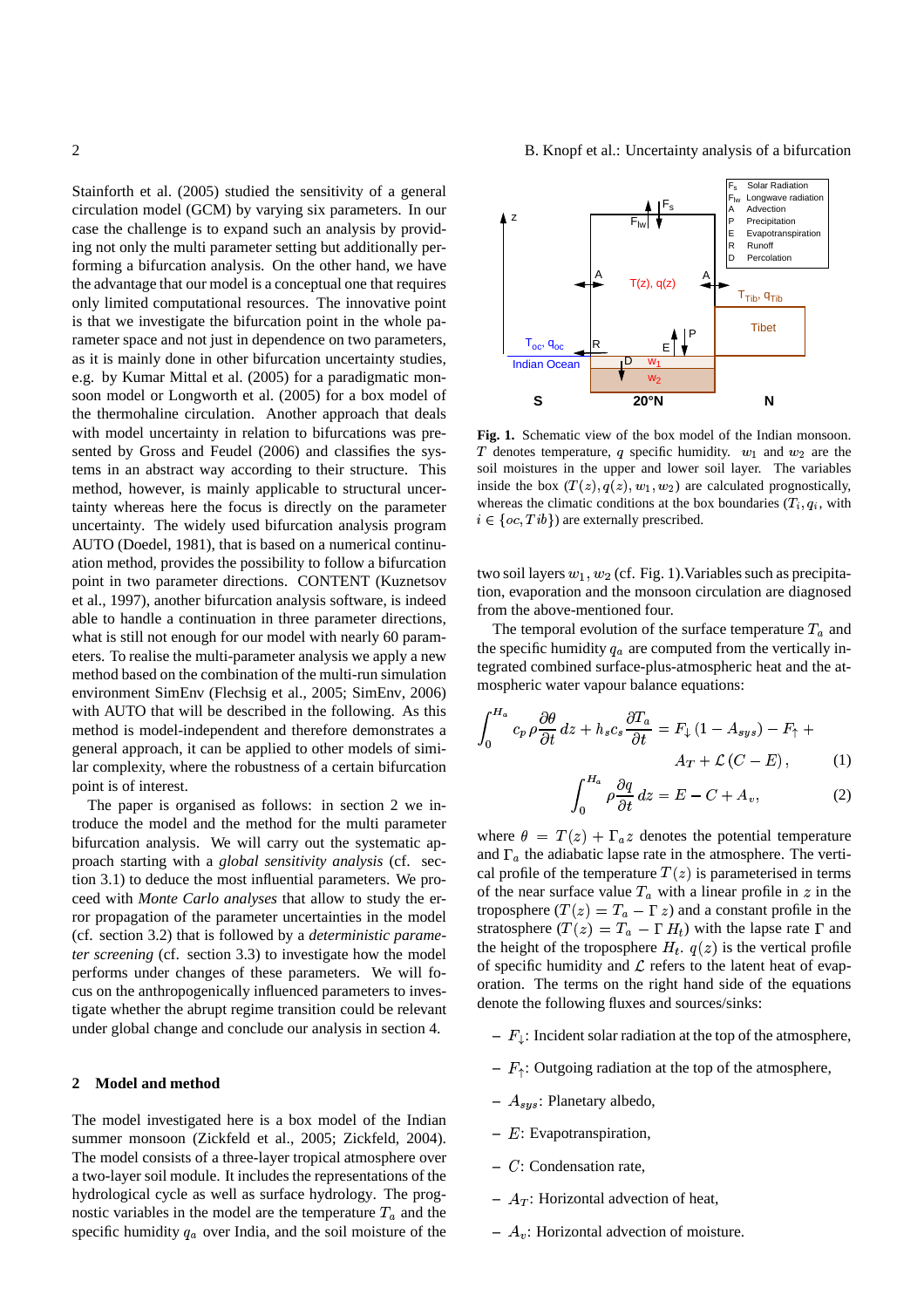

**Fig. 2.** Bifurcation diagram for the summer monsoon precipitation in dependence of the surface albedo  $A_s$ . The saddle node bifurcation is at  $A_s = 0.483$ . The vertical dotted line marks the present day value.

Further,  $H_a$  denotes the height of the atmosphere and capacity per unit soil volume, and  $h_s$  the depth of the upper soil layer. (*z*) the air density.  $c_p$  is the specific heat of air,  $c_s$  the heat interpacity per unit soil volume, and  $h_s$  the depth of the upper soil layer.

The soil moisture is described explicitly according to a two-layer model (Hansen et al., 1986), whereby the water content of the upper layer responds to evapotranspiration  $E$ and precipitation  $P$  and the lower layer acts as a reservoir. The rates of change of moisture in the two soil layers are:

$$
\frac{\partial w_1}{\partial t} = \frac{P - E - R}{f_1} - \frac{w_1 - w_2}{\tau},\tag{3}
$$

$$
\frac{\partial w_2}{\partial t} = \frac{J_1}{f_2} \frac{w_1 - w_2}{\tau},\tag{4}
$$

where the wetness of the  $i^{\text{th}}$  layer  $w_i$  is the ratio of available water to field capacity  $f_i$ . Further, R is the surface runoff two layers. A complete description of the model is given in and  $\tau$  the time constant for diffusion of moisture between the Zickfeld (2004).

As the planetary albedo  $A_{sys}$  depends among other param-<br>rrs on the clouds and the respective albedos, we explicitly eters on the clouds and the respective albedos, we explicitly model the planetary albedo and cloudiness  $N$ , to allow for a more detailed study of the anthropogenic influence. The planetary albedo is the weighted sum of the albedos of stratus clouds, cumulus clouds and the clear sky atmosphere, that depend on the respective cloud amount. With this formulation, the surface albedo  $A_s$  serves as bifurcation parame-<br>ter, representing a crucial parameter that can be influenced ter, representing a crucial parameter that can be influenced by anthropogenic action. The ISM shows a saddle node bifurcation against  $A_s$  and a certain parameter range where a bistable regime is present (cf. Fig. 2).

For the multi-parameter analysis we first have to identify a (large) set of parameters with their uncertainty ranges. The multi-run simulation environment SimEnv draws samples from this parameter space where each sample corresponds

to the goal of a specific sensitivity experiment. SimEnv provides pre-defined experiment types that correspond with methods to deal with model sensitivity and uncertainty, such as Monte Carlo techniques or deterministic sensitivity experiments. The model under investigation is interfaced to the simulation environment by minimal source code modifications. As AUTO needs a stable state of the system as a starting point, we first integrate the model until it reaches equilibrium. For each parameter sample point of an experiment we start the qualitative analysis using AUTO with this equilibrium state and run a bifurcation analysis against the specified bifurcation parameter. During interactive experiment postprocessing, the combined state and parameter space is investigated and sensitivity and uncertainty measures are derived. Here sensitivity is related to the bifurcation point SN1 of the system (cf. Fig. 2) and it is analysed whether and at which value – for a certain parameter setting – the saddle node bifurcation occurs. As our model is a conceptual one we have – in contrast to similar studies with GCMs – the advantage that it requires only limited computational resources so we can investigate a large set of parameters and sample points.

er pogenic influence, or are tuneable parameters in the model. ^ termine the uncertainty ranges of the former by analysing We investigate 38 out of 59 model parameters that either influence the heat budget of the system, depend on anthro-The other parameters are physical constants or have only an influence on the transient dynamics but not on the equilibrium state, as e.g  $f_1$  in Eq. (4). We distinguish the parameters that refer to observational quantities (e.g. for the ocean temperature  $T_{oc}$ ) from the entire model parameters and dethe observed values – if they were available – for the period 1948-2004 from the NCAR/NCEP reanalysis (Kalnay et al., 1996) or by including future projections (e.g. for the  $CO<sub>2</sub>$ concentration  $pCO_2$ ). For the other parameters we simply<br>assume a  $\pm 5\%$  or  $\pm 10\%$  deviance from the default value concentration  $pCO<sub>2</sub>$ ). For the other parameters we simply in the model. The parameter ranges are chosen such that they are equally likely and associated with the same uncertainty. We assume that the parameters are equally distributed over their ranges, which constitutes of course a certain bias, but as we focus on qualitative changes this assumption does not affect our conclusions. Besides the full parameter set, denoted as  $P_{38}$  in the following, we will investigate two 5dimensional subsets. This is the parameter set  $P_{S5}$  including the five most influential parameters and the subset  $P_{A5}$  that denotes five most important anthropogenically influenced parameters.

#### **3 Multi parameter uncertainty analysis**

#### 3.1 Global sensitivity analysis

The main idea of the global sensitivity analysis (GSA) is to identify those parameters that influence the position of the bifurcation point the most (the least) and to come up with a qualitative ranking of the parameters according to their importance. The method applied by SimEnv is the Mor-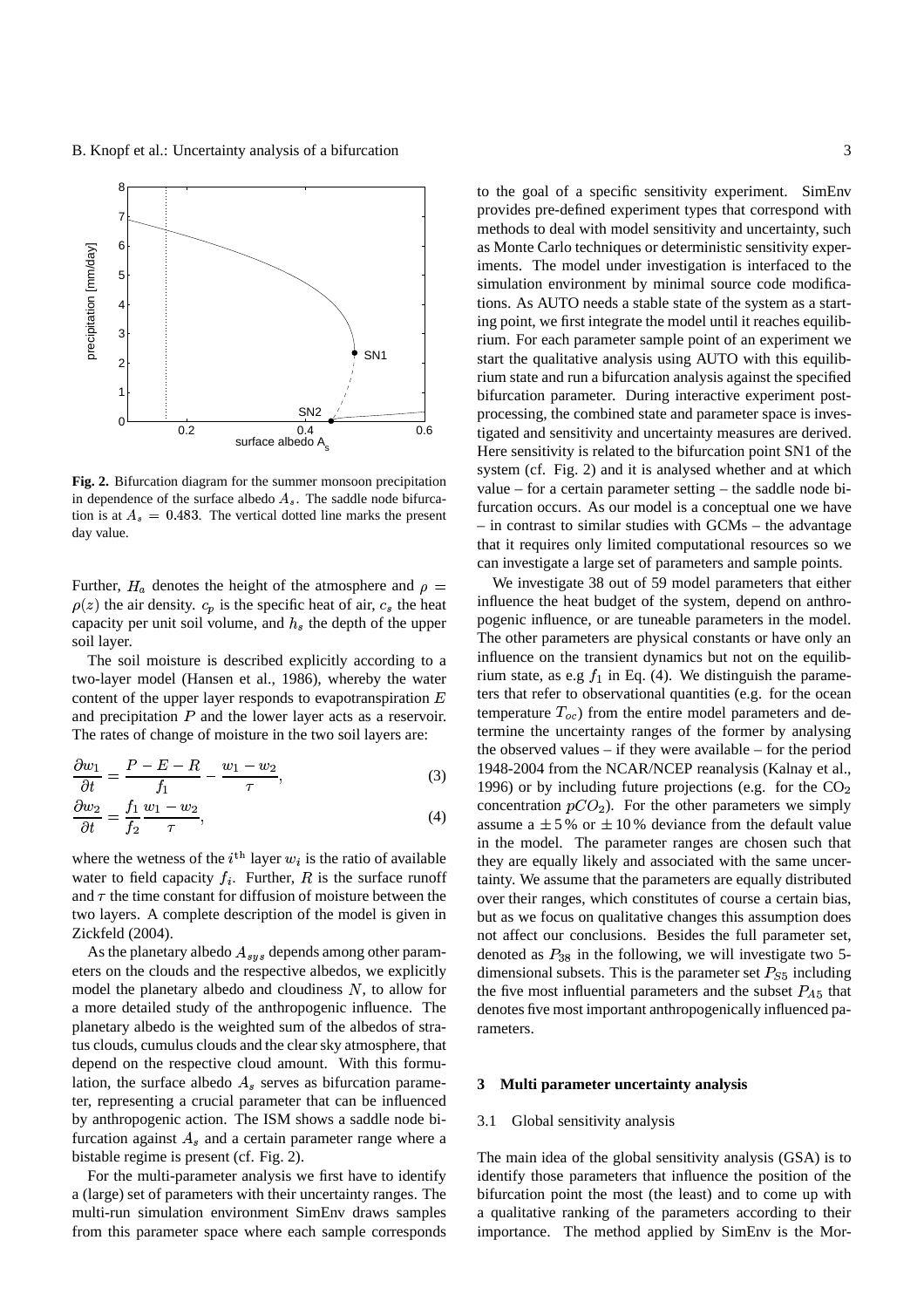

**Fig. 3.** Applied SimEnv parameter space sampling strategies. Examples for a two-dimensional parameter space  $P_2=(p_1, p_2)$ : (a) Monte-Carlo analysis with a sampling schema according to probability density functions, (b) global sensitivity analysis to deduce a qualitative ranking of the parameters, (c) deterministic parameter screening to investigate the model's behaviour. The point "o" marks the default value, the crosses "x" denote the sampling points.

ris method (Morris, 1991), modified by Campolongo et al. (2005). For the GSA we investigate the parameter set  $P_{38}$ with the specified uncertainty ranges that are subdivided into  $m = 6$  equal intervals for each parameter. On the resulting  $m = 6$  equal intervals for each parameter. On the resulting regular grid of  $38^{m+1}$  grid points the GSA lays randomly trajectories through this 38-dimensional space, whereby two adjacent points on a trajectory only differ in one parameter  $p_i$ . The points are simultaneously adjacent grid points and each  $p_i$  is varied only once on every trajectory. In the parameter space this results in trajectories with 38+1 points. For  $m = 4$  and two parameters this is exemplarily shown For  $m = 4$  and two parameters this is exemplarily shown<br>in Fig. 3b for four trajectories. Measured is the distance  $\Delta F_{ij}$  between the two values for the surface albedo  $A_s$  at parameter  $p_i$  that is varied. Two statistical measures are dethe bifurcation point of the  $j<sup>th</sup>$  trajectory with respect to the rived for each parameter  $p_i$  from this analysis: the mean absolute value  $\mu_i = \text{mean}(|\Delta F_i|)$  and the standard deviation = mean( $|\Delta F_i|$ ) and the star<br>ver all trajectories. A high m interpreted as an important overall influence of the parame- $\sigma_i = \sigma(\Delta F_i)$  over all trajectories. A high mean value  $\mu_i$  is interpreted as an important overall influence of the parameter on the model output. A high variance  $\sigma_i$  indicates that the parameter is involved in interactions with other parameters with respect to the model output or that the effect of the parameter on the model output is non-linear (Saltelli et al., 2004). The values for  $\mu_i$  can directly be interpreted in terms of the bifurcation point: on average the saddle node is shifted about  $\mu_i$  units when the parameter  $p_i$  is varied from one grid point to an adjacent one in the given parameter range.

Here we randomly sample 1000 trajectories, resulting in 39,000 sample points and single model runs in total, where only 1,236 do not show a saddle node bifurcation and 1,478 runs cannot be included in the analysis as they show an abnormal termination. This means that in 93 % of the runs a saddle node bifurcation occurs, leading to the conclusion that the bifurcation point is a very robust feature of the model and not just due to a specific choice of parameters.

Figure 4 displays the ranking according to the value of  $\mu$ and  $\sigma$  resulting from this analysis. The ranking obviously depends on the choice of the parameter ranges. However, by performing a second GSA with slightly different ranges for some of the parameters, we could confirm the ranking from Fig. 4 with only minor exceptions. As the choice of the uncertainty range is somewhat arbitrary, the absolute value of



**Fig. 4.** Results from the GSA with 39,000 runs with respect to the value of  $A_s$  at the bifurcation point.  $\mu$  and  $\sigma$  are explained in the text. The six most influential parameters are marked.

the mean distance  $\mu$  has to be considered in the interpretation as well. This all the more, as we obtain a clustering of the parameter sensitivities with only a few very sensitive parameters and a large cluster for the others (cf. Fig. 4). The GSA allows us to deduce two parameter subsets: The set of the five most influential parameters, where we omit here the parameter  $A_{00}$  as it describes the same physical process as clude the five most influential parameters that are subject to  $B_{00}$  (outgoing longwave radiation). The subset  $P_{A5}$  that inanthropogenic disturbances listed in Tab. 2.

Categorising the parameters by their influence on certain variables or processes, it attracts attention that those parameters are highly influential, which determine the planetary albedo  $A_{sys}$  through the albedos of the clear sky (influenced albedo  $A_{sys}$  through the albedos of the clear sky (influenced<br>by the parameter  $P_{cs}$ ) and the clouds ( $\tau_{st}$ , a parameter de-<br>termining the albedo of stratus clouds).  $B_{00}$  affects the outgoing longwave radiation at the top of the atmosphere  $F_{\uparrow}$  in termining the albedo of stratus clouds).  $B_{00}$  affects the out-ET Eq. (1).  $C_k$  determines the monsoon circulation and there-Eq. (1).  $C_k$  determines the monsoon circulation and there-<br>fore the advection of heat and moisture  $A_T$  and  $A_v$ , cf. rate  $\Gamma$  and therefore the heat budget of the system as well. fore the advection of heat and moisture  $A_T$  and  $A_v$ , cf.<br>Eq. (1) and (2), and the coefficient  $\Gamma_0$  determines the lapse

#### <sup>g</sup> 3.2 Monte Carlo analysis

A Monte Carlo analysis (MCA, cf. Fig. 3a) relates uncertainties in parameter values to uncertainty in an output quantity and therefore demonstrates the error propagation through a model. We implement a Latin hypercube sampling (McKay et al., 1979), to reduce the total randomness. For all three parameter sets  $P_{38}$ ,  $P_{55}$ , and  $P_{45}$  we performed 20,000 runs where for  $P_{38}$  96.4% and for  $P_{55}$  and  $P_{A5}$  all of the runs showed a saddle node bifurcation. This again confirms that the saddle node bifurcation is a very robust result in this model under parameter uncertainty. For  $P_{38}$  the distribution of the bifurcation points shows approximately a normal distribution around the mean value of  $A_s = 0.486$  (cf. Fig. 5).<br>The standard deviation is  $\sigma = 0.04$  which corresponds to The standard deviation is  $\sigma = 0.04$  which corresponds to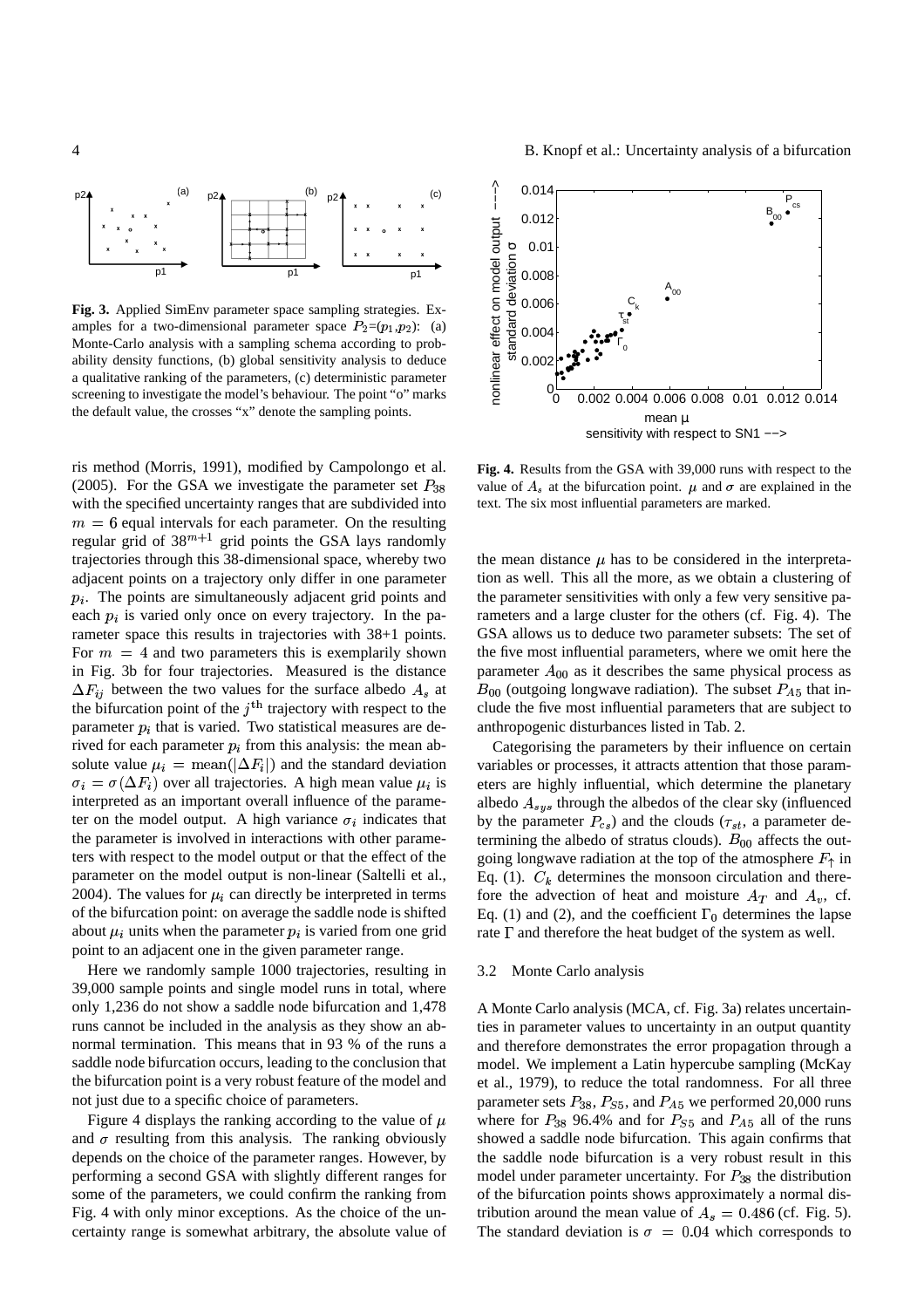B. Knopf et al.: Uncertainty analysis of a bifurcation 5



**Fig. 5.** Results from the Monte Carlo analyses for the whole parameter set  $P_{38}$  (light grey), for the five most influential parameters  $P_{S5}$  (dark grey), and the five anthropogenically influenced parameters  $P_{A5}$  (black) all sampled with a Latin hypercube scheme. The figure displays the frequency of the value of the surface albedo  $A_s$ at the bifurcation point. For  $P_{38}$  the mean value is  $A_8 = 0.487$ , for  $P_{S_5}$ :  $A_s = 0.50$ , and for  $P_{A_5}$ :  $A_s = 0.474$ . The vertical dotted line at  $A_s = 0.483$  marks the default value of  $A_s$ , cf. Fig. 2.

about 10 % of the mean value. The 5 % and 95 % quantile are at  $A_s = 0.56$  and  $A_s = 0.43$ . For the subset  $P_{A5}$  the are at  $A_s = 0.56$  and  $A_s = 0.43$ . For the subset  $P_{A5}$  the distribution is shifted a bit to lower values for  $A_s$  and shows distribution is shifted a bit to lower values for  $A_s$  and shows<br>a much smaller standard deviation of  $\sigma = 0.012$  around a a much smaller standard deviation of  $\sigma = 0.012$  around a mean value of  $A_s = 0.474$ . The parameter set  $P_{S5}$ , however, mean value of  $A_s = 0.474$ . The parameter set  $P_{S5}$ , however, covers a large range and particularly the part of the higher values for the albedo of the total uncertainty range of  $P_{38}$ .

It is sensible to discuss these results in relation to today's value for the surface albedo over India and to possible changes in this value. The present-day value of the surface albedo derived from satellite data (MODIS, 2006) is approximately 0.164 for summer conditions. The surface albedo has a possible range from  $A_s = 0.12$  for evergreen broadleaf has a possible range from  $A_s = 0.12$  for evergreen broadleaf<br>trees to  $A_s = 0.3$  for desert (Dickinson et al., 1986). Hence, lead to a transgression of the bifurcation point. even conversion of the total land-cover to desert would not

#### 3.3 Deterministic parameter screening

We perform the deterministic parameter screening (cf. Fig. 3c) as an in-depth parameter uncertainty analysis to investigate how the model behaviour changes in dependence of certain parameters. From the GSA we have deduced the qualitative ranking of the parameters with respect to their influence on the location of the saddle node bifurcation. To make sure that the most important parameters are depicted but that the sample space is not too large to hamper the interpretation of results, the set of the five most influential parameters  $P_{S5}$ is chosen for the analysis (cf. Tab. 1).

We separate each parameter range from  $P_{S5}$  into  $m = 4$ equidistant intervals. The resulting  $5<sup>5</sup>$  grid represents a sam-<br>point



**Fig. 6.** Maximum value for the surface albedo  $A_s$  at the saddle node bifurcation in dependence of the parameter set  $P_{S<sub>5</sub>}$ . The colour represents the maximum value of the surface albedo  $A_s$  at the bifurcation point over those two dimensions that are not shown. The units for the parameters are as in Tab. 1.



**Fig. 7.** Same as Fig. 6 but for the minimum of the saddle-node bifurcation.

ple with 3125 sample points where all of the corresponding model runs show the saddle-node bifurcation. To visualise this 5-D parameter space we hold constant three parameters in each case. We calculate the maximum and minimum, respectively over the 25 values – corresponding to the other two dimensions that are not shown – for the bifurcation parameter  $A_s$  at each point in the 3-D space. In total we obtain tively. We have chosen four in each case to illustrate the 10 3-D plots for the maximum and the minimum, respecresults (Figs. 6 and 7). From this analysis we can conclude, whether the change of the position of the saddle node bifurcation in dependence on one parameter  $p_i$  is linear (or nonlinear) or whether an increase of  $p_i$  leads to an increase or decrease of the value for the surface albedo at the bifurcation point.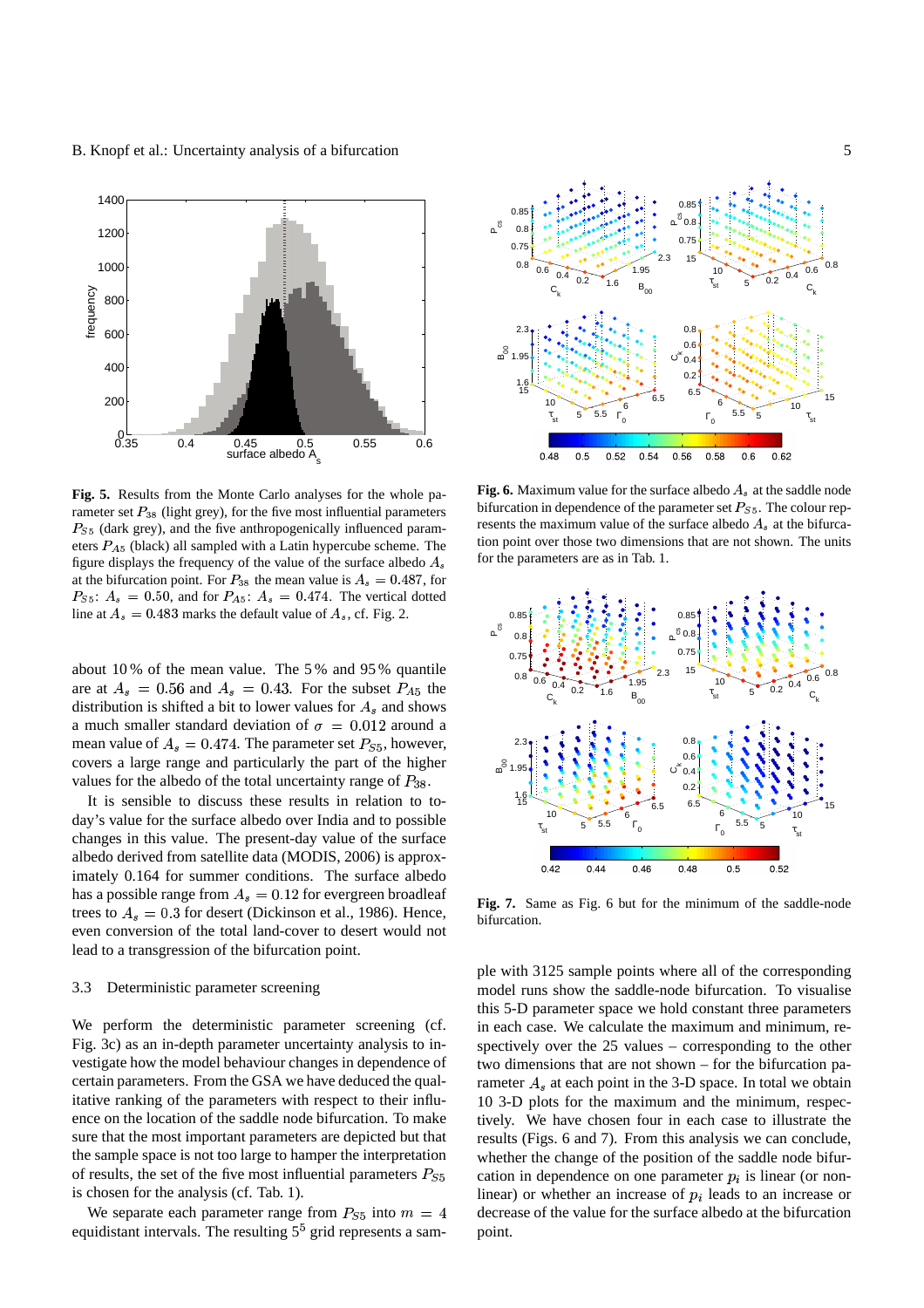

**Fig. 8.** Same as Fig. 6 but for the parameter set  $P_{A5}$ . The black square denotes the present day state, the arrows indicate the direction of a business as usual path of anthropogenic perturbations. The units for the parameters are as in Tab. 2.

The direction from a low to a high value for  $A_s$  in each 3-The direction from a low to a high value for  $A_s$  in each 3-<br>D subspace is the same for the maximum and the minimum. For all 10 parameter combinations the variation in the values is continuous, there is no abrupt change or reversion of the direction of increasing values for  $A_s$ . The range for the surface Table 1: the higher the rank of the involved parameters the albedo  $A_s$  in each 3-D subspace resembles the ranking from broader is the range for the surface albedo  $A_s$ . Moreover, the cover a large range and particularly the part of the higher valcumulated Figs. 6 and 7 show that these five parameters alone ues for the albedo of the total uncertainty range evaluated by the MCA (cf. Fig. 5).

The directions of increasing values for  $A<sub>s</sub>$  can be intersented by the parameters. The mechanism for the bifurcation preted by analysing the involved processes that are represtrongly depends on the energy balance over India. All processes affecting this mechanism (e.g. incoming and outgoing solar radiation, advection of heat and moisture) will certainly alter the position of the bifurcation point. The effect of the five most influential parameters can be related to this mechanism: The smaller the albedo of the clear sky (represented by  $P_{cs}$ ) and accordingly the planetary albedo, and hence the is the amount of available energy. Therefore a higher value higher the incoming solar radiation  $F_{\downarrow}$  (1 –  $A_{sys}$ ), the higher for  $A<sub>s</sub>$  is needed to get below the critical value where the balance equation (cf. Eq.  $(1)$ ) explains the influence of the monsoon circulation cannot be sustained any more. The heat parameter  $B_{00}$  that directly influences the outgoing radiation  $F_{\uparrow}$  (cf. Eq. (1)): the lower  $B_{00}$  and hence the outgoing radiation  $F_{\uparrow}$ , the higher is the available amount of heat and therefore the value for  $A_s$  at the bifurcation.  $C_k$  determines  $F_{\uparrow}$  (cf. Eq. (1)): the lower  $B_{00}$  and hence the outgoing ratherefore the value for  $A_s$  at the bifurcation.  $C_k$  determines therefore the value for  $A_s$  at the bifurcation.  $C_k$  determines the strength of the monsoon circulation and as it enters with the inverse, a higher value for  $C_k$  results in a lower value for the maximum and minimum at the bifurcation point. The op-

6 B. Knopf et al.: Uncertainty analysis of a bifurcation



**Fig. 9.** Same as Fig. 8 but for the minimum values.

tical thickness of the stratus clouds  $\tau_{st}$  has a similar effect on tical thickness of the stratus clouds  $\tau_{st}$  has a similar effect on the albedo of the clouds as  $P_{cs}$  on the clear sky albedo, so the bifurcation point. The lapse rate coefficient  $\Gamma_0$  determines stabilising effect leads here as well to higher values for the (see model description): the higher  $\Gamma_0$ , the lower is the temthe lapse rate  $\Gamma$  and therefore the vertical temperature profile perature at a specific height  $z$  and the lower is the advection of heat by the upper tropospheric circulation from land to the ocean. This implies that more energy is available what shifts the bifurcation point further to higher values of  $A_s$ .

Expedience to higher values of  $A_s$ .<br>The same analysis can be taken out for the parameter set  $P_{A5}$  listed in Tab. 2. This investigation will account for the uncertainty in future projections that could alter the monsoon characteristics from a wet to a dry regime. Anthropogenic activities can alter the  $CO<sub>2</sub>$  concentration by the emission of greenhouse gases. This has an effect on the global mean temperature and therefore on the temperature at the ocean boundaries  $T_{oc}$ . The ongoing emission of sulphate aerosols has an increasing effect on the albedo of the clear sky  $b_{cs}$  and  $\mathbf{P}$ on the optical thickness of the stratus clouds  $\tau_{st}$ . Land use on the optical thickness of the stratus clouds  $\tau_{st}$ . Land use<br>or land cover change can alter the surface roughness  $z_0$  of India, for instance by decreasing the roughness due to forest conversion.

From Figs. 8 and 9 it can be seen that the anthropogenic influence on the two parameters  $z_0$  and  $pCO_2$  shifts the bifurhand, the increasing values of  $\tau_{st}$ ,  $b_{cs}$ , and  $T_{oc}$  due to human activity lead to a decrease of the value for  $A_s$  at the bifurcainfluence on the two parameters  $z_0$  and  $pCO_2$  shifts the bifurcation point further away from today's values. On the other tion point. The destabilising effect of increasing the albedo activity lead to a decrease of the value for  $A_s$  at the bifurcaparameters  $\tau_{st}$  and  $b_{cs}$ , which determine the albedos of the parameters  $\tau_{st}$  and  $b_{cs}$ , which determine the albedos of the clouds and the clear sky, leads to a lower amount of available energy and therefore lower value for energy and therefore lower value for  $A_s$  at the bifurcation<br>point, as discussed before in connection with the parameter  $P_{cs}$ . The influence of the ocean temperature  $T_{oc}$  is not conat  $T_{oc} = 30$ tinuously increasing or decreasing but shows a turning point at  $T_{oc} = 300$  K that is due to some symmetry effect of the temperature  $T_a$  around  $T_{oc} = 300$  K. The stabilising effect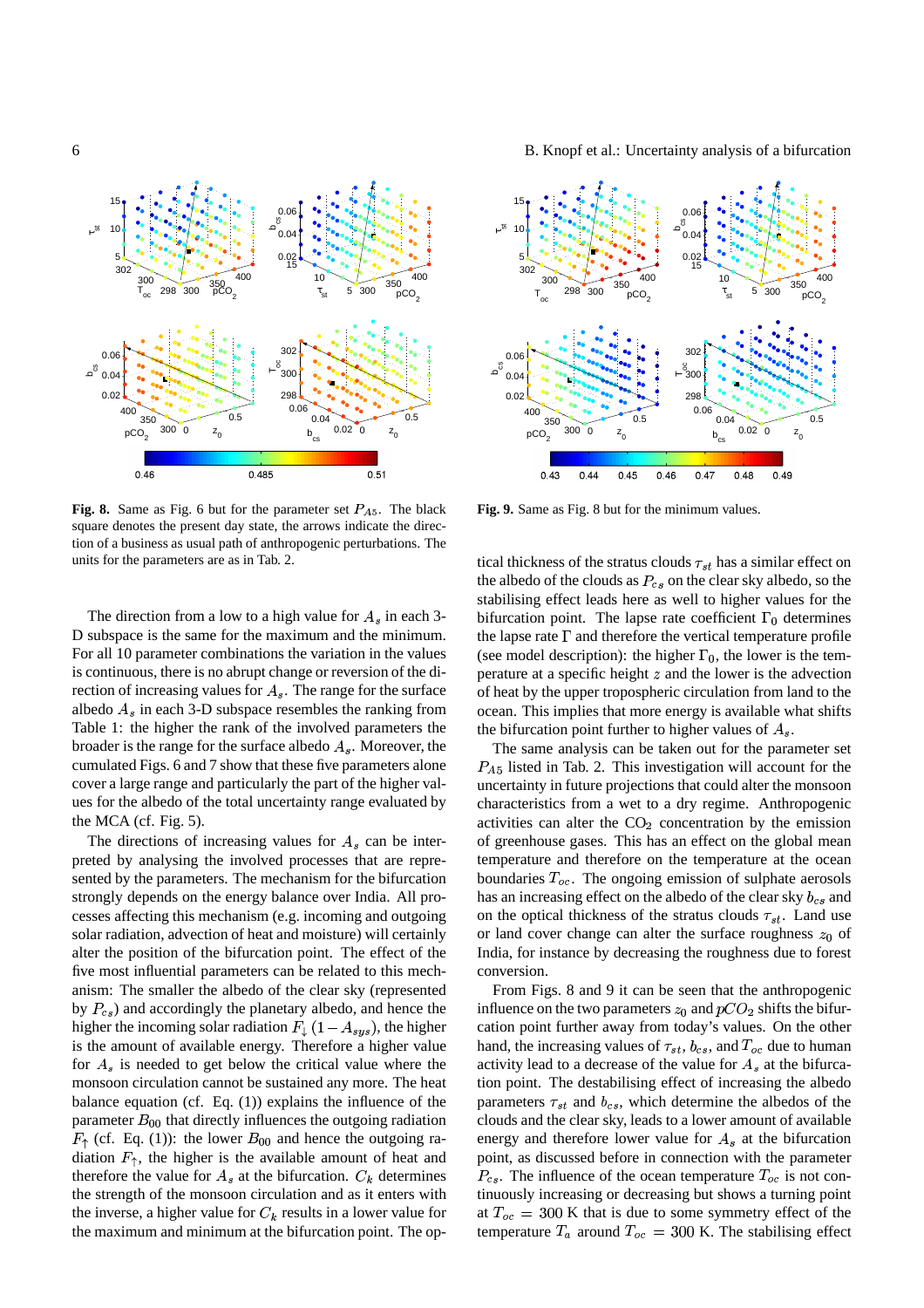### B. Knopf et al.: Uncertainty analysis of a bifurcation 7

of increasing  $CO<sub>2</sub>$  is related to the decrease of the outgoing radiation  $F_{\uparrow}$ , that is negatively correlated with  $CO<sub>2</sub>$  concenradiation  $F_{\uparrow}$ , that is negatively correlated with CO<sub>2</sub> concentration, so that more energy is available resulting in a shift of the bifurcation to higher values.

From Figs. 8 and 9 it can be deduced that it strongly depends on the exact value the five parameters will take in the future to decide whether anthropogenic action will shift the bifurcation point nearer to today's values.

#### **4 Conclusion**

A new method was developed and applied for investigating the robustness of a bifurcation point against parameter uncertainties in a model of the Indian summer monsoon. This method builds on combining a bifurcation analysis with a common sensitivity and uncertainty analysis in the high dimensional parameter space. Such an in-depth parameter uncertainty analysis of a bifurcation point is a novel approach and a universal method that can be applied to many other models of similar complexity, where the robustness of a bifurcation point against parameter uncertainties is of interest. The multi-run environment SimEnv with its simple model interface and post-processing techniques has proven to be a valuable tool for this kind of study.

As an example for an application of this method we have analysed a reduced form model of the Indian summer monsoon that shows a saddle node bifurcation in dependence of the surface albedo and other parameters that influence the heat budget of the system. As the bifurcation goes along with a crucial transition from a wet to a dry monsoon regime, we were interested in the estimation of the robustness of the bifurcation point under parameter uncertainty. The methods that were performed for global sensitivity and uncertainty studies are based on a large number of model runs and a tool for post-processing the results. The multi-run environment SimEnv with its simple model interface and post-processing techniques has shown to be highly suitable for this kind of study.

The multi parameter uncertainty analysis has impressively shown that the occurrence of the saddle node bifurcation in this model is a very robust feature. In over 96% of all runs for the Monte Carlo analysis and in 93% of all runs for the global sensitivity analysis the model shows the abrupt transition from a wet to a dry monsoon regime. The propagation of the parameters uncertainties, however, leads to a very broad range for the surface albedo  $A<sub>s</sub>$  at the bifurcation point inbifurcation point in phase space. dicating a high uncertainty about the actual position of the

The global sensitivity analysis shows that the investigated parameters differ largely concerning their influence on the position of the bifurcation point. The most influential parameters are related to the planetary albedo, the incoming and outgoing solar radiation, and the lapse rate. We have also analysed the influence of anthropogenically affected parameters that have opposite effects on the position of the bifurcation point relative to present-day. Consequently, a robust conclusion concerning the influence of human activity cannot be given here but requires model experiments with plausible scenarios of future changes.

The fact that the bifurcation is robust against parameter uncertainties supports earlier findings in Zickfeld et al. (2005). The interpretation in terms of whether the regime transition can be reached under global change is twofold: on the one hand – under the assumption that the model is reliable – the uncertainty analysis shows that the bifurcation point is far away from today's values and that we can be very certain that we will not reach this point in the near future. On the other hand – under the assumption that the model is just a conceptual one that lacks some mechanisms and will not be able to give an estimate of the true value of  $A_s$  at the bifur-<br>cation point – this analysis shows that we have to deal with a cation point – this analysis shows that we have to deal with a wide uncertainty range. Under these uncertainties it is hardly possible to decide how far away we are from the bifurcation. The proximity of the system to such a threshold could e.g. be estimated by means of an analysis that builds on a shift of the spectrum of observational data when coming closer to the bifurcation point (Held and Kleinen, 2004).

These results suggest the need for further investigations with a more complex model, such as a high resolution GCM, to come up with more robust conclusions about the actual point of this possible transition. Furthermore, as we have only investigated the sensitivity of the bifurcation against parameter uncertainties, a next step will be a structural uncertainty analysis where different parameterisations and mechanisms are analysed.

*Acknowledgements.* Part of this work was funded by the German Research Association (DFG) (PR1175/1-1). B. K. acknowledges support from the Rosa Luxemburg Foundation.

#### **References**

- Burns, S., Fleitmann, D., Matter, A., Kramers, J., and Al-Subbary, A.: Indian Ocean climate and an absolute chronology over Dansgaard/Oeschger events 9 to 13, Science, 301, 1365–1367, 2003.
- Campolongo, F., Cariboni, J., Saltelli, A., and Schoutens, W.: Enhancing the Morris Method, in Sensitivity Analysis of Model Output. Proceedings of the 4th International Conference on Sensitivity Analysis of Model Output (SAMO 2004), pp. 369–379, Los Alamos National Laboratory, Los Alamos, 2005.
- Dickinson, R. E., Henderson-Sellers, A., Kennedy, P., and Wilson, M.: Biosphere-Atmosphere Transfer Scheme (BATS) for the NCAR Community Climate Model, Tech. rep., NCAR/TN-275+STR, NCAR, Boulder, Colorado, 1986.
- Doedel, E. J.: AUTO: A program for the automatic bifurcation analysis of autonomous systems, in Proceedings of the 10th Manitoba Conference on Numerical Mathematics and Computing, pp. 265–284, University of Manitoba, Winnipeg, Canada, 1981.
- Flechsig, M., Böhm, U., Nocke, T., and Rachimow, C.: Techniques for Quality Assurance of Models in a Multi-Run Simulation Environment, in Sensitivity Analysis of Model Output. Proceedings of the 4th International Conference on Sensitivity Analysis of Model Output (SAMO 2004), edited by K. M. Hanson and F. M. Hemez, pp. 297–230, Los Alamos National Laboratory, Los Alamos, USA, 2005.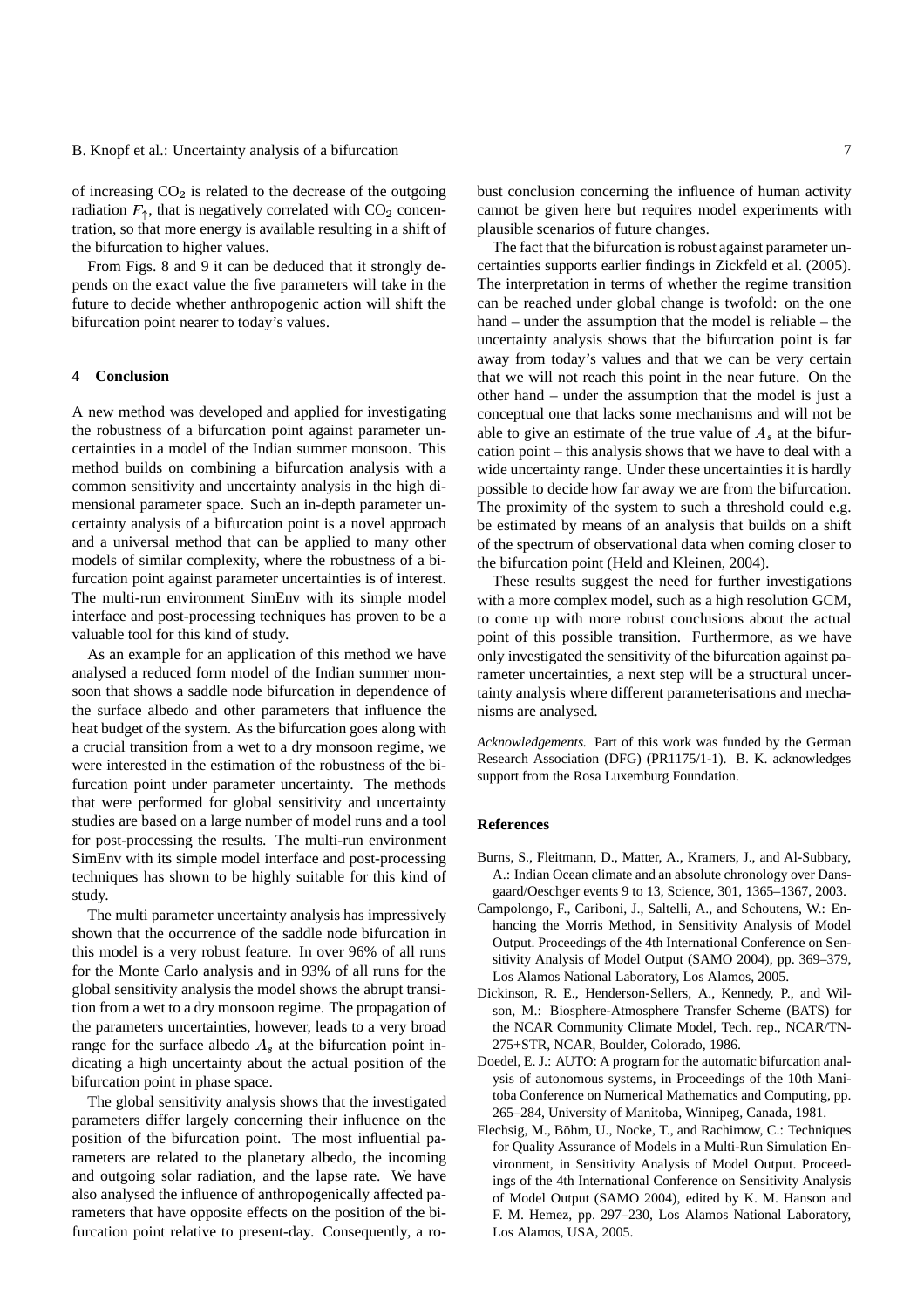- Forest, C., Stone, P., Sokolov, A., Allen, M., and Webster, M.: Quantifying Uncertainties in Climate System Properties with the Use of Recent Climate Observations, Science, 295, 113–117, 2002.
- Gross, T. and Feudel, U.: Generalized models as a universal approach to the analysis of nonlinear dynamical systems, Physical Review E, 73, 016 205, 2006.
- Gupta, A., Anderson, D., and Overpeck, J.: Abrupt changes in the Asian southwest monsoon during the Holocene and their links to the North Atlantic Ocean, Nature, 421, 354–357, 2003.
- Hansen, J., Russell, G., Rind, D., Stone, P., Lacis, A., Lebedeff, S., Ruedy, R., and Travis, L.: Efficient three-dimensional global models for climate studies: Models I and II, Monthly Weather Review, 11, 609–662, 1986.
- Held, H. and Kleinen, T.: Detection of climate system bifurcations by degenerate fingerprinting, Geophysical Research Letters, 31, L23 207, 2004.
- Kalnay, E., Kanamitsu, M., Kistler, R., Collins, W., Deaven, D., Gandin, L., Iredell, M., Saha, S., White, G., Woollen, J., Zhu, Y., Chelliah, M., Ebisuzaki, W., Higgins, W., Janowiak, J., Mo, K. C., Ropelewski, C., Wang, J., Leetmaa, A., Reynolds, R., Jenne, R., and Joseph, D.: The NMC/NCAR 40-Year Reanalysis Project, Bull. Amer. Meteor. Soc., 77, 437–471, data available at http://www.cdc.noaa.gov/, 1996.
- Knutti, R., Stocker, T. F., Joos, F., and Plattner, G.-K.: Constraints on radiative forcing and future climate change from observations and climate model ensembles, Nature, 416, 719–723, 2002.
- Kripalani, R. H., Kulkarni, A., Sabade, S. S., and Khandekar, M. L.: Indian Monsoon Variability in a Global Warming Scenario, Natural Hazards, 2003.
- Kumar Mittal, A., Dwivedi, S., and Chandra Pandey, A.: Bifurcation analysis of a paradigmatic model of monsoon prediction, Nonlinear Processes in Geophysics, 12, 707–715, 2005.
- Kuznetsov, Y. A., Levitin, V. V., and Skovoroda, A.: Continuation of stationary solutions to evolution problems in CONTENT, Tech. Rep. AM-R9611, Centrum voor Wiskunde en Informatica, Amsterdam, The Netherlands, 1997.
- Longworth, H., Marotzke, J., and Stocker, T. F.: Ocean Gyres and Abrupt Change in the Thermohaline Circulation: A Conceptual Analysis, Journal of Climate, 18, 2403–2416, 2005.
- May, W.: Simulated changes of the Indian summer monsoon under enhanced greenhouse gas conditions in a global time-slice experiment, Geophysical Research Letters, 29, 1118–1121, 2002.
- McKay, M. D., Beckman, R., and Conover, W. J.: A comparison of three methods of selecting values of input variables in the analysis of output from a computer code, Technometrics, 21, 239–245, 1979.
- Meehl, G. A. and Washington, W. M.: South Asian Monsoon variability in a model with doubled atmospheric carbon dioxide concentration, Science, 260, 1101–1104, 1993.
- MODIS: http://modis-atmos.gsfc.nasa.gov/ALBEDO/index.html, http://modis-atmos.gsfc.nasa.gov/ALBEDO/index.html, 2006.
- Morris, M. D.: Factorial sampling plans for preliminary computational experiments, Technometrics, 33, 161–174, 1991.
- Patra, P. K., Behera, S. K., Herman, J. R., Maksyutov, S., Akimoto, H., and Yamagata, T.: The Indian summer monsoon rainfall: interplay of coupled dynamics, radiation and cloud microphysics, Atmospheric Chemistry and Physics, 5, 2181–2188, 2005.
- Saltelli, A., Tarantola, S., Campolongo, F., and Ratto, M.: Sensitivity Analysis in Practice. A Guide to Assessing Scientific Models, John Wiley & Sons, 2004.

Schneider von Deimling, T., Held, H., Ganopolski, A., and Rahm-

#### 8 B. Knopf et al.: Uncertainty analysis of a bifurcation

storf, S.: Climate sensitivity estimated from ensemble simulations of glacial climate, Climate Dynamics, 27, accepted, 2006. SimEnv: Http://www.pik-potsdam.de/software/simenv, 2006.

- Stainforth, D. A., Aina, T., Christensen, C., Collins, M., Faull, N.,
- Frame, D. J., Kettleborough, J. A., Knight, S., Martin, A., Murphy, J. M., Piani, C., Sexton, D., Smith, L. A., Spicer, R. A., Thorpe, A. J., and Allen, M. R.: Uncertainty in predictions of the climate response to rising levels of greenhouse gases, Nature, 433, 403–406, 2005.
- Zickfeld, K.: Modelling large-scale singular climate events for Integrated Assessment, Ph.D. thesis, Universität Potsdam, Germany, http://deposit.ddb.de/cgi-bin/dokserv?idn=971983453, 2004.
- Zickfeld, K., Knopf, B., Petoukhov, V., and Schellnhuber, H.-J.: Is the Indian summer monsoon stable against global change?, Geophysical Research Letters, 32, L15 707, doi:10.1029/2005GL022771, 2005.
- Zwiers, F. W. and Kharin, V. V.: Changes in the extremes of the climate simulated by CCC GCM2 under  $CO<sub>2</sub>$  doubling, Journal of Climate, 11, 2200–2222, 1998.